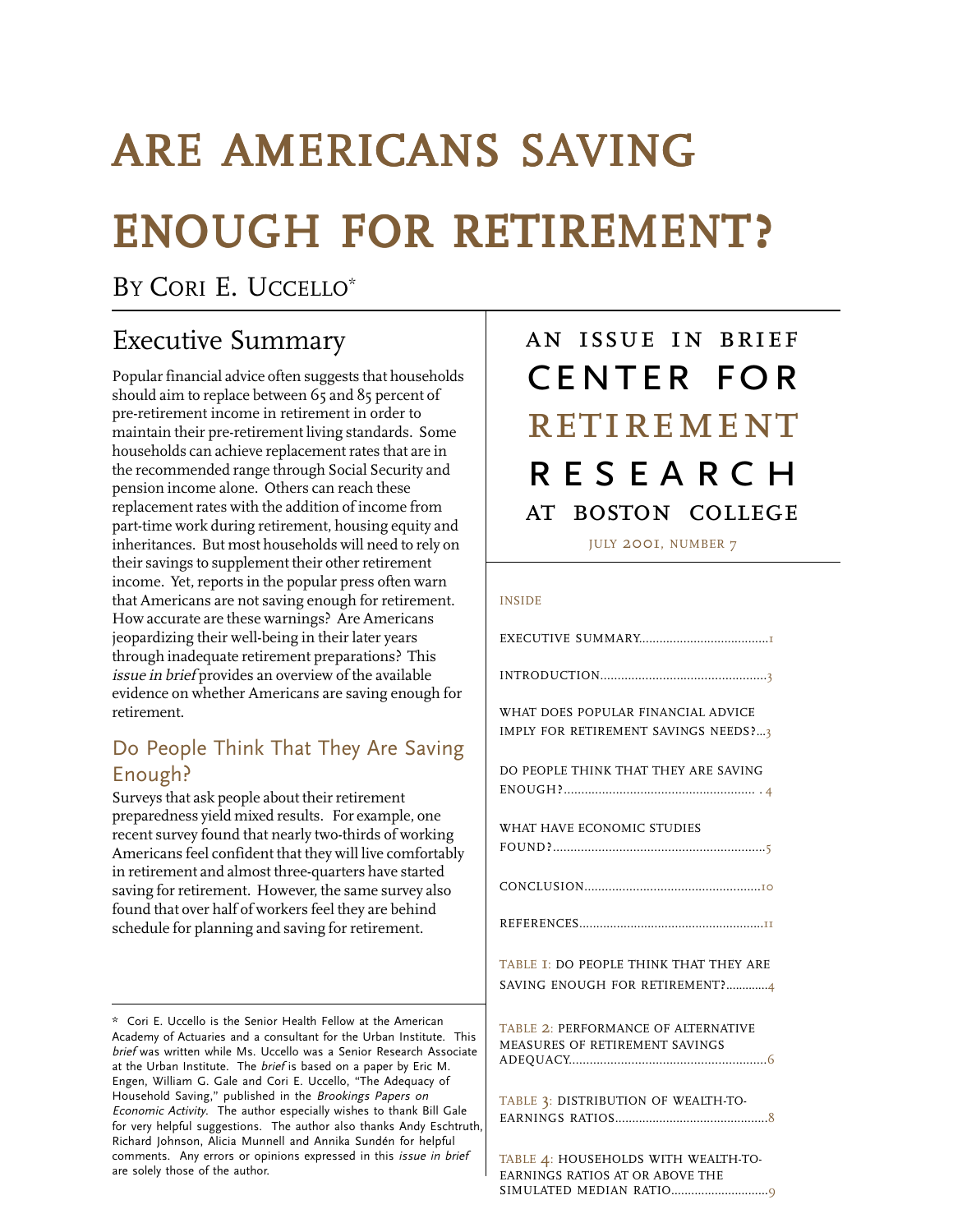Workers who have done a retirement needs calculation are more likely to be confident that they will live comfortably in retirement and are less likely to feel that they are behind schedule for planning and saving for retirement. However, more than one-half of workers have yet to determine how much retirement savings they will need.

#### What Have Economic Studies Found?

Many studies suggest that Americans nearing retirement need additional savings to allow them to maintain their current living standards in retirement. However, these studies may exaggerate the extent to which households have inadequate retirement savings. In particular, these studies exhibit one or more of the following limitations: ignoring housing equity, ignoring other sources of income that can be used to finance consumption during retirement, and disregarding continued saving prior to retirement. In addition, when researchers estimate how much saving individuals will need — measured in terms of wealth as a share of earnings — these savings targets are often interpreted as minimum requirements, thereby ignoring that current earnings may not accurately reflect average lifetime earnings. This possibility requires that, rather than a single savings target, researchers consider an alternative measure of savings adequacy that incorporates a distribution of targets that could allow households to maintain their preretirement living standards in retirement. When all of these considerations are taken into account, preliminary evidence suggests that saving may be adequate for a majority of households. Even so, there is some evidence of undersaving among the 5 to 25 percent of households with the lowest wealth-toearnings ratios.

#### Conclusion

Although many workers feel they are behind schedule for planning and saving for retirement, adopting a broader interpretation of savings targets suggests that a majority of households will have sufficient resources for retirement. However, with the potential of a decrease in future Social Security benefits and the shift in private pensions from defined benefit to defined contribution plans, future retirees may need to rely more heavily on household savings to fund their retirement years. Therefore, it will be important to continue monitoring savings behavior to assess whether it is adequate to meet future retirement needs.

Retirement Research Consortium. The opinions and conclusions are solely those of the author and should not be construed as Administration or any agency of the Federal Government, or the Center for Retirement Research at Boston College.

<sup>© 2001,</sup> by Trustees of Boston College, Center for Retirement The research reported herein was supported by the Center for Research. All rights reserved. Short sections of text, not to exceed Retirement Research at Boston College pursuant to a grant from<br>two paragraphs, may be quoted without explicit permission the U.S. Social Security Adminis two paragraphs, may be quoted without explicit permission provided that the author is identified and full credit, including copyright notice, is given to Trustees of Boston College, Center for Retirement Research. The representing the opinions or policy of the Social Security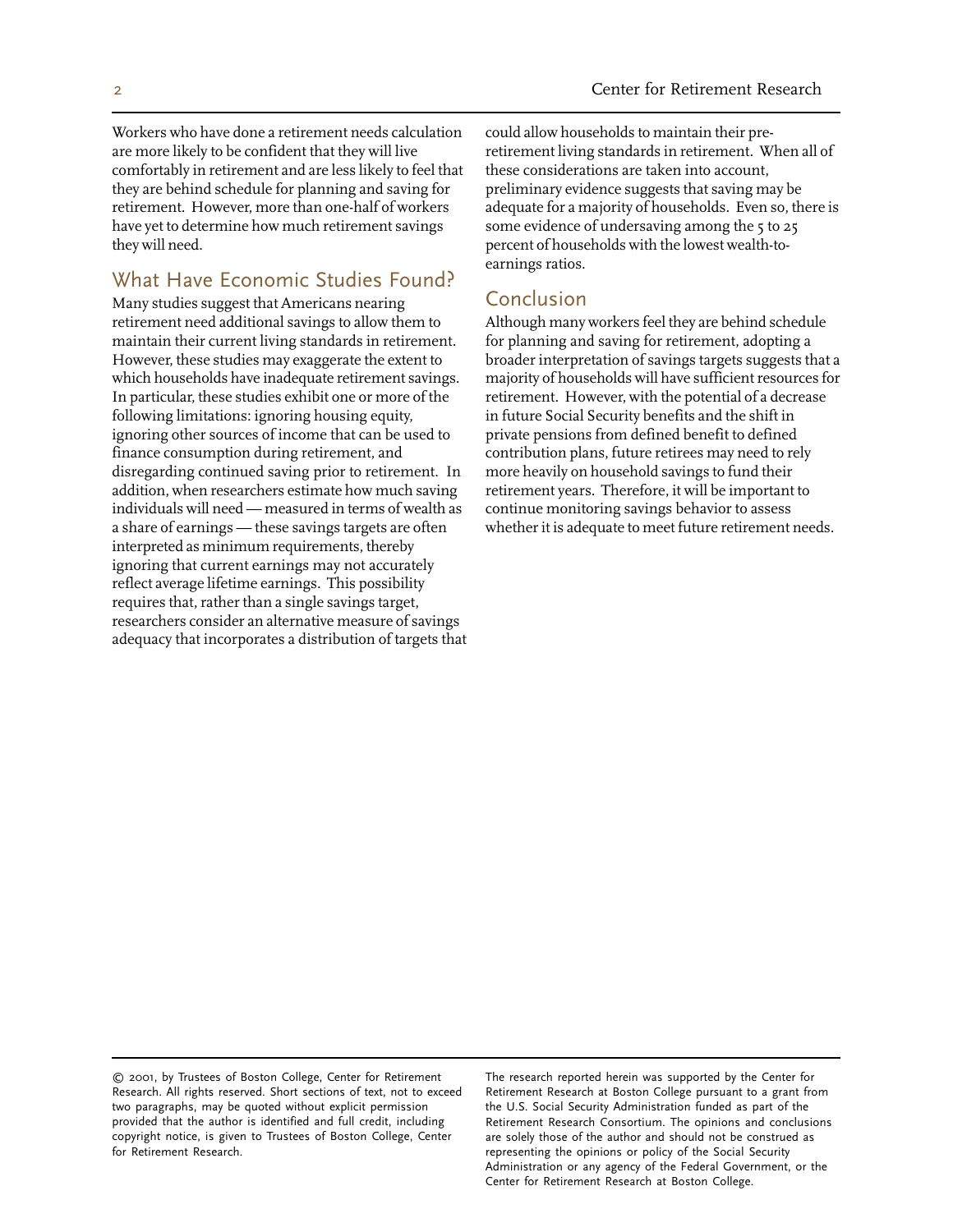## Introduction

Retirement income security relies not only on income received from Social Security and private pensions, but also on household savings. Yet, reports in the popular press often warn that Americans are not saving enough for retirement. How accurate are these warnings? Are Americans failing to fully prepare for their later years through inadequate saving today?

This *issue in brief* provides an overview of the evidence on whether Americans are saving enough for retirement. It begins with a discussion of the implications of popular financial advice for how much workers need to save. The brief next explores whether Americans believe they are saving enough for retirement. It then describes what economic studies have found regarding household savings adequacy. The final section concludes with remarks about savings adequacy today and the outlook for the future.

## What Does Popular Financial Advice Imply for Retirement Savings Needs?

Popular financial advice often suggests that households should aim to replace between 65 and 85 percent of pre-retirement income in retirement. These recommended replacement rates are less than 100 percent because a household can maintain the same living standards during retirement with less income for several reasons. First, the need to save for retirement ceases, or at least diminishes substantially. Second, taxes decline because payroll taxes are no longer due, income is generally lower, Social Security benefits receive more favorable income tax treatment than wages, and those over 65 receive an extra personal income tax exemption. Third, work-related expenses, such as commuting and clothing, decline. Fourth, family size declines as the grown children leave the household. Fifth, households eventually pay off their

first received Social Security benefits in the early 1980s. Including seniors to borrow against the equity in their homes without retirement income from pensions and Social Security but not repayment until sale of the home retirement income from pensions and Social Security, but not repayment until sale of the home. However, to date, reverse<br>Social Security spousal benefits, 23 percent of men replaced at mortgages have not proven to be a pop Social Security spousal benefits, 23 percent of men replaced at mortgages have not proven to be a popular option — only an<br>Least two-thirds of their earnings, when earnings is defined as the stimated 60,000 households in t least two-thirds of their earnings, when earnings is defined as the estimated 60,000 households in the United States currently and the United States currently average earnings in the last five years before Social Security average earnings in the last five years before Social Security receipt. When earnings is defined as the average of the five years

pension benefits other than Social Security (SSA, 2000).

mortgages, which allows for continued consumption of housing services at less expense than before. And, finally, households can consume some of their assets, not just income, in retirement.

Even without saving a large share of income, some households can achieve replacement rates that are within the recommended range. For instance, the combination of Social Security and pensions can provide all or most of the income needed to finance an adequate retirement for some households.<sup>1</sup> However, most households will need to supplement their Social Security and pension income with income from other sources, especially since fewer than half of retired<br>households receive pension income.<sup>2</sup> To do so, households have the option of working part-time in retirement. According to a recent survey by the AARP, 80 percent of baby boomers say they plan to work at least part-time during retirement (AARP, 1999). Currently, the share of older Americans who are working is much lower; recent data show that about one-third of men and approximately one-fifth of women are still in the labor force at age 65 (Burtless and Quinn, 2001). In 1998, earnings from work represented about one-third of the income of households with heads aged 65 to 69 (SSA, 2000). If, as the AARP survey suggests, a larger share of baby boomers do choose to remain in the work force as they reach traditional retirement ages, future retired households may acquire an even more significant portion of their income from working.

Housing equity constitutes a large portion of non-pension net worth for most households, and at least some of this equity can also be used to help finance retirement. $3$  In addition, some households will receive inheritances that will help provide retirement income.<sup>4</sup> For all of these reasons, some households can piece together sufficient retirement income without necessarily saving much in the form of non-annuitized financial assets.<sup>5</sup> Nevertheless, many households will need savings to supplement their other retirement income.

<sup>1</sup> Susan Grad (1990) examines replacement rates for workers who extract housing equity without moving. Reverse mortgages allow<br>first received Social Security benefits in the early 1980s. Including seniors to borrow again

of highest earnings, however, the proportion of men with <sup>4</sup> About one in five households aged 51 to 61 have received an replacement rates of two-thirds or higher drops to 6 percent. inheritance, with the median inheritance being \$20,000 (author's <sup>2</sup> In 1998, 43 percent of households aged 65 and older received additional households will receive inheritances as they age.

<sup>3</sup> Although some surveys suggest that people do not like to move<br>when they are old, households can use reverse mortgages to<br>retirement. Non-annuitized assets (e.g., a savings account or shares in a mutual fund) do not provide annuity income.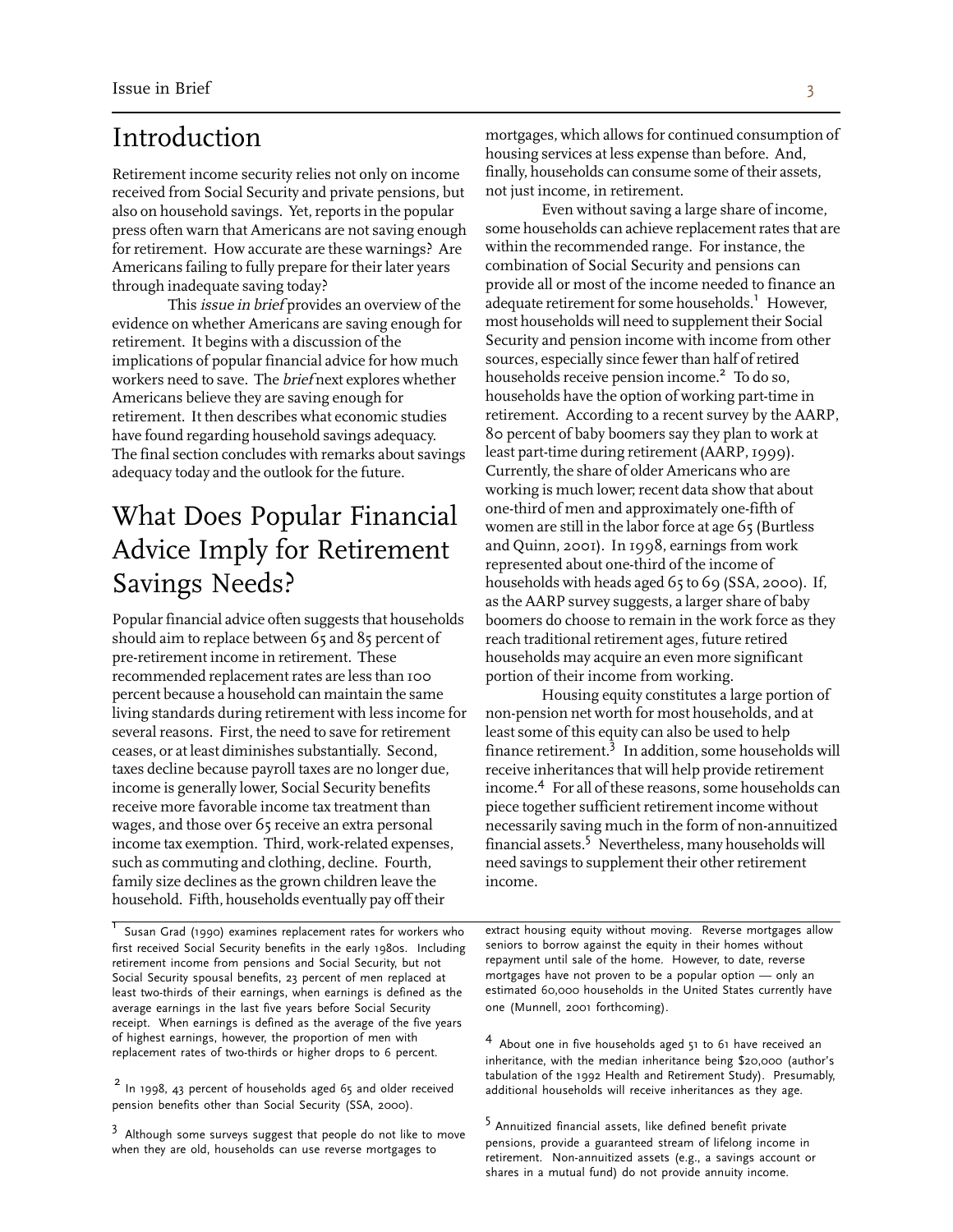## Do People Think That They Are Saving Enough?

One way to gauge how well people are preparing for retirement is simply to ask them, as several surveys have done. The Retirement Confidence Survey (RCS), for instance, gauges the views and attitudes of workers regarding their preparations for retirement (Employee Benefits Research Institute et al., 2001). Table 1 presents some of the results of this survey, which at first glance appear encouraging. According to the 2001 RCS, 63 percent of working Americans feel very or somewhat confident that they will have enough money to live comfortably in retirement. In addition, 71 percent of workers report that they have started saving for retirement.

Further examination of the RCS findings, however, reveals some cause for concern. An important step in the retirement planning process is determining how much retirement saving is needed. In 2001, 46 percent of workers report they have at least tried, although not necessarily successfully, to determine how much money they will need to save for retirement, a decline from the previous year's finding but still up from 29 percent in 1996. Although this overall trend is encouraging, and possibly attributable to increased attention to financial education, over half of all workers have yet to determine how much they will need to save. Another discouraging sign is that 60

percent of the surveyed workers feel they are behind schedule for planning and saving for retirement. Only 5 percent feel they are ahead of schedule. Finally, while the percentages of individuals who say they are saving and planning for retirement have generally increased in recent years, they declined between 2000 and 2001, possibly reflecting recent economic uncertainty and the decline in the stock market.

Retirement confidence and planning are closely linked with doing a retirement needs calculation. Workers who have done a retirement needs calculation are more likely to feel confident that they will have enough money to live comfortably throughout retirement, and are less likely to feel behind schedule in retirement planning. It is not clear how to interpret this relationship, however. Perhaps people who already save are also more likely to perform a retirement needs calculation. Or maybe doing a retirement needs calculation prompts people to save more and get on schedule. Another possibility is that doing a retirement needs calculation assures some workers that their retirement preparations are adequate.

Table 1: Do People Think That They Are Saving Enough For Retirement? Evidence from the 2001 Retirement Confidence Survey

| 63% |
|-----|
| 75% |
| 55% |
| 46% |
| 71% |
|     |
|     |
| 60% |
| 46% |
| 71% |
|     |

Source: Employee Benefit Research Institute et al. (2001).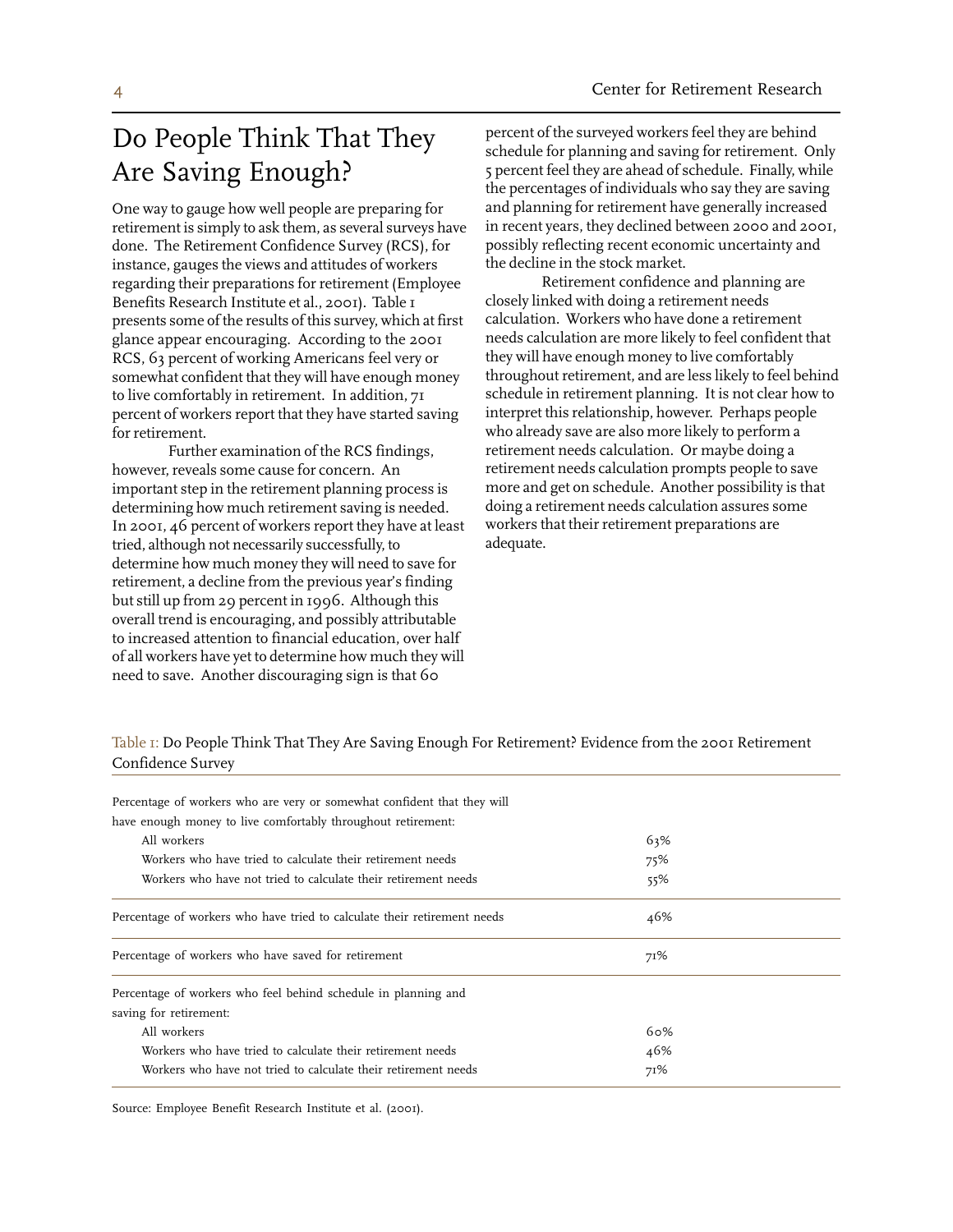## What Have Economic Studies Found?

Although public opinion questions can help gauge retirement preparedness, accurately assessing retirement savings adequacy requires more objective information. To this end, numerous economic studies have examined data on household savings and other assets. These studies have arrived at different, yet not necessarily inconsistent, conclusions.

#### Estimates of the Value of Annuitized Wealth

One way to assess retirement savings adequacy is to compare households' pre-retirement income with the income that could be generated by converting their wealth into a hypothetical annuity, which is a periodic stream of income that lasts for life. The 1992 Health and Retirement Study (HRS), which gathered detailed information on Americans aged 51 to 61, provides an ideal data source for this type of analysis. One study examining data from the HRS reveals that wealth accumulated through 1992 (including housing wealth) would finance, on average, a nominal annuity replacing 86 percent of a person's projected final earnings or a real annuity replacing 60 percent of projected final earnings (Gustman and Steinmeier, 1998). <sup>6</sup> The study's authors conclude that these results provide little or no evidence of undersaving.

Another study uses the HRS to determine how much respondents would need to save between 1992 and their time of retirement if they wished to preserve pre-retirement consumption levels after retirement. This study finds that, to reach this goal, the median household would need to save 16 percent of annual earnings between 1992 and retirement at age 62, in

addition to saving through mortgage repayment, interest on net financial assets, and increases in pension value (Moore and Mitchell, 1997).<sup>7</sup> If retirement were delayed from age 62 to age 65, the<br>saving requirement for the median family would fall to  $\frac{1}{7}$  percent of annual earnings. <sup>8</sup> The prescribed saving rates vary greatly among those approaching retirement. More than 30 percent of households require no additional saving for retirement at age 62. But at least 40 percent of households have a prescribed saving rate of 20 percent or higher.

The findings from this latter study suggest that a majority of households nearing retirement would not be able to maintain current levels of consumption in retirement without continued or additional saving. However, this conclusion is not necessarily inconsistent with little or no undersaving in the population for several reasons.

First, most of the households in the HRS are still working and would not be expected to amass sufficient retirement wealth until just before retirement, which may not occur for several years. Second, the analysis assumes that a household's current earnings, used to calculate the replacement rate, accurately reflect its average lifetime earnings. But suppose a household that is saving adequately for retirement experiences a large, unexpected and perhaps temporary increase in wages in 1992. Using current earnings as the benchmark would overstate savings needs by implying that this household would need to save very large amounts to achieve an adequate replacement rate. Thus, some households with apparent savings shortfalls with respect to current earnings might in fact have been saving adequately.<sup>9</sup> Similarly, some of the households that appear not to require further saving before retirement could be households with temporarily low earnings.

provides a smaller benefit initially but grows over time to offset  $\frac{9}{2}$  Indeed, in subsequent work, Mitchell, Moore and Phillips (2000) find that households with high current earnings are much more likely to have sav

 $^6$  A real annuity is adjusted for inflation, while a nominal annuity  $^8$  The prescribed saving rate of 7 percent for retirement at age 65 is not. Since the two annuities would be expected to provide the corresponds to a replacement rate of 78 percent. same total value over a recipient's lifetime, the real annuity

The authors solve for saving and replacement rate targets for<br>each household simultaneously so as not to generate an<br>infeasible saving rate given a household's earnings and projected<br>assets. The median prescribed saving ra if the median household saves at a rate of 16 percent from the time of the survey until age 62, it will have a replacement rate of 69 percent.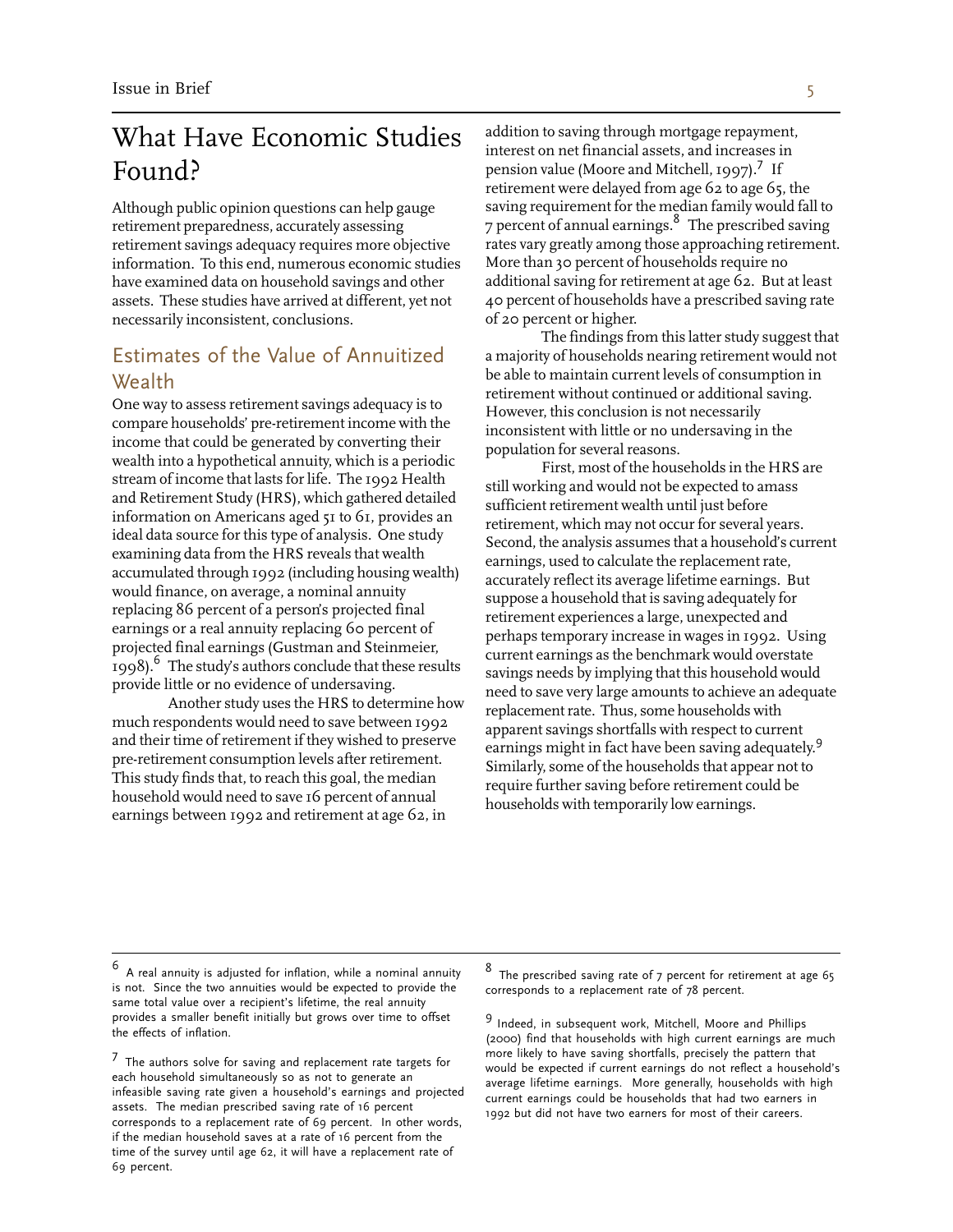Third, even if the median household saved nothing between 1992 and retirement, rather than 16 percent of its income, its replacement rate would not fall very much. It would be able to achieve a replacement rate equal to over 90 percent of the level described as optimal. <sup>10</sup> Lastly, the study ignores other possible sources of retirement income, including part-<br>time work and inheritances.<sup>11</sup>

#### Simulation Models of Optimal Saving

Another way to assess retirement savings adequacy is to compare a savings target with actual household<br>savings data.<sup>12</sup> An oft-cited measure in this regard is the Baby Boomer Retirement Index, which compares households' actual saving with target levels of saving based on family size, education, earnings, age, Social Security, pensions and other factors (Bernheim, 1992, 1995). According to this index, baby boomers' retirement savings average only about one-third of the level needed to maintain pre-retirement living standards in retirement.

The main issue in interpreting these results is

understanding what the baby boomer index measures. It does not measure the adequacy of saving by the ratio of total retirement resources (Social Security, pensions and other assets) to total retirement needs (the wealth necessary on the eve of retirement to maintain preretirement living standards). Instead, it examines the ratio of actual saving in financial assets to the total required amount of saving excluding Social Security and pensions.

Table 2 helps explain how the index is constructed. In case A, a hypothetical household needs to accumulate 100 units of wealth. It is on course to generate 61 units in Social Security, 30 in pensions, and 3 in other assets. Total retirement resources are therefore projected to be 94 percent of what is needed to maintain living standards. But, according to the baby boomer index, the household is saving only 33 percent of what it needs.

Thus, one problem with the baby boomer index is that the level of the index understates the overall adequacy of retirement preparations, and this understatement can be vast. A second problem is that

| Case | Retirement<br>needs <sup>a</sup> | Social<br>Security | Pension | Other<br>assets | Total<br>retirement<br>resources <sup>b</sup> | Total<br>resources<br>index $C$ (%) | Boomer<br>index <sup>d</sup> $(\%)$ |
|------|----------------------------------|--------------------|---------|-----------------|-----------------------------------------------|-------------------------------------|-------------------------------------|
| A    | IOO                              | 61                 | 30      | 3               | 94                                            | 94%                                 | 33%                                 |
| B    | IOO                              | 61                 | $\circ$ | 33              | 94                                            | 94%                                 | 85%                                 |
| C    | 95                               | 61                 | 30      | $\mathbf{3}$    | 94                                            | 99%                                 | 75%                                 |

| Table 2: Performance of Alternative Measures of Retirement Savings Adequacy under Selected Scenarios |  |  |
|------------------------------------------------------------------------------------------------------|--|--|
|                                                                                                      |  |  |

Source: Engen, Gale and Uccello (1999).

<sup>a</sup> Needs are defined such that 100 equals accumulated wealth on the eve of retirement sufficient to keep a constant living standard before and after retirement.

b Social Security plus pensions plus other assets.

<sup>c</sup> The total resources index is defined as total retirement resources divided by needs.

<sup>d</sup> The Baby Boomer Retirement Index (Bernheim 1992, 1995) is defined as other assets divided by needs (with needs defined as total needs minus Social Security and pensions).

<sup>10</sup> The median household has current wealth of \$325,000, which additional saving is 90 percent of the amount that would be is projected to rise to \$382,000 at age 62, even if the household generated by saving 16 percent of earnings between ages 56 and does no additional discretionary saving. To maintain 62 (\$382,000 divided by \$422,000). does no additional discretionary saving. To maintain<br>consumption in retirement, the household needs to save 16 percent of its current income. If the adult household members  $\frac{11}{20}$  The median family would need to earn a cumulative total of just are 56 years old (the HRS covers households aged 51 to 61) and  $\frac{200000}{200000000$ are 56 years old (the HRS covers households aged 51 to 61) and  $$40,000$  (after taxes and work expenses) during their ren<br>earn a combined \$35,000 a vear (the average of 1992 earnings in lifetime after retirement at age 62 earn a combined \$35,000 a year (the average of 1992 earnings in lifetime after retirement at age 62 to generate the optimal<br>the fifth and sixth earnings deciles), the household needs to save retirement consumption level ca the fifth and sixth earnings deciles), the household needs to save \$5,600 per year for six years. Accumulating these funds at a real rate of 5 percent would generate \$40,000 in additional wealth by rate of 5 percent would generate \$40,000 in additional wealth by  $\frac{12}{12}$  Savings targets are typically based on an assessment of the age 62. This result would raise the household's wealth at that age amount needed to

characteristics of a particular household. Targets are often expressed as a ratio (e.g., accumulated saving, or wealth, as a share of income).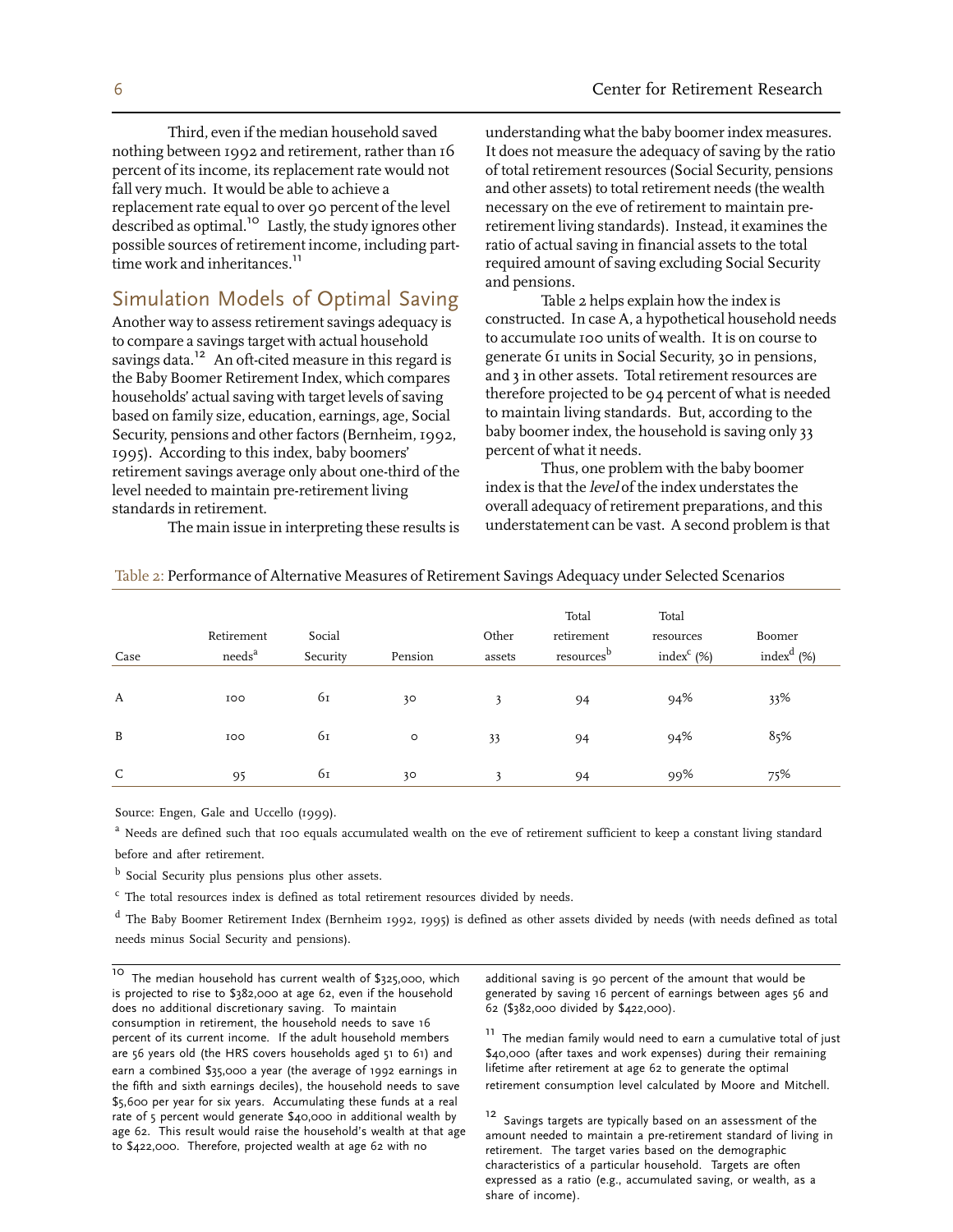changes in the baby boomer index over time, or differences across groups, do not correspond to changes or differences in the adequacy of overall retirement saving. If, as in case B, the household in case A rolls over its pension into an Individual Retirement Account (IRA), the baby boomer index rises dramatically, even though total retirement resources are unchanged. This increase in the baby boomer index occurs because the IRA is counted as other assets, increasing this category from 3 to 33 units of wealth, while decreasing private pensions from 30 units of wealth to 0. The resulting baby boomer calculation is 33 units of wealth (the value of other assets) divided by 39 units of wealth (total retirement needs excluding Social Security and private pensions), or 85 percent — compared to Case A's 33 percent. A third problem is that the baby boomer index can be extremely sensitive to estimates of retirement needs. In case C, retirement needs are only 5 percent lower than in case A, but the boomer index rises from 33 percent to 75 percent. For all of these reasons, the boomer index is not useful as a guide to understanding the adequacy of retirement saving.

Rather than reporting a baby boomer index, another study compares savings targets with actual household data and concludes that many Americans, especially those without a college education, save too little (Bernheim and Scholz, 1993). In particular, the authors find that only about half of non-collegeeducated households up to age 49 and fewer than half of older non-college-educated households, have wealth accumulations at or above the target levels. They also find that only about half of college-educated households, regardless of age, meet the targets. The implications of these results for undersaving need to be interpreted carefully.

The authors interpret the simulation model's savings targets, expressed as ratios of wealth to current earnings, as minimum savings requirements. However, if current earnings are high (or low) relative to average lifetime earnings for a given household, these targets will overstate (or understate) the savings needed to equate living standards in retirement to those prior to retirement. Assuming that current earnings are just as likely to overstate as understate average lifetime earnings, then, if households are saving adequately, only half of them should be expected to exceed the optimal accumulation targets. Thus, the findings for all college-educated households and for non-college-educated households up to age 49 should

not be interpreted as showing that half of those households are saving too little. Only the group of noncollege-educated households aged 50 and older shows signs of undersaving. And even among this group, savings are understated because the definition of wealth used in the study excludes housing equity. Including housing wealth would eliminate most or all of the estimated shortfall between median actual and median simulated wealth-to-earnings ratios.

In summary, although many studies suggest that Americans nearing retirement need additional savings to allow them to maintain their current living standards in retirement, these studies may exaggerate the extent to which households have inadequate retirement savings. In particular, they suffer from one or more of the following shortcomings:

- Interpreting wealth-to-earnings savings targets as minimums, rather than as part of a distribution of possible targets that vary because current earnings do not necessarily reflect average lifetime earnings.
- Ignoring housing equity.
- Ignoring other sources of income that can be used to finance consumption during retirement, such as part-time work and inheritances.
- Disregarding continued saving prior to retirement.

#### A New Model For Assessing Savings Adequacy

A new simulation model avoids many of the shortcomings of previous models (Engen, Gale and Uccello, 1999). The model generates savings targets that can be used as benchmarks to measure savings adequacy. These targets are expressed as the ratio of a household's wealth (i.e., accumulated savings) to its earnings.

The key innovation in this model is the recognition that earnings fluctuate on a year-to-year basis and that these fluctuations have crucial implications for measuring the adequacy of retirement saving and interpreting the data.<sup>13</sup> Consider a group of households that share the following characteristics: they earn the same amount in the *current* year, are the same age and have the same marital and pension status. If earnings never fluctuated or never deviated from a pre-determined age-earnings profile, all of these

<sup>&</sup>lt;sup>13</sup> In the model, age-earnings profiles were developed using panel data from the Panel Survey of Income Dynamics and additional earnings variations were developed using data from the Internal Revenue Service-Michigan tax panel. For a detailed description of the model, see Engen, Gale and Uccello (1999).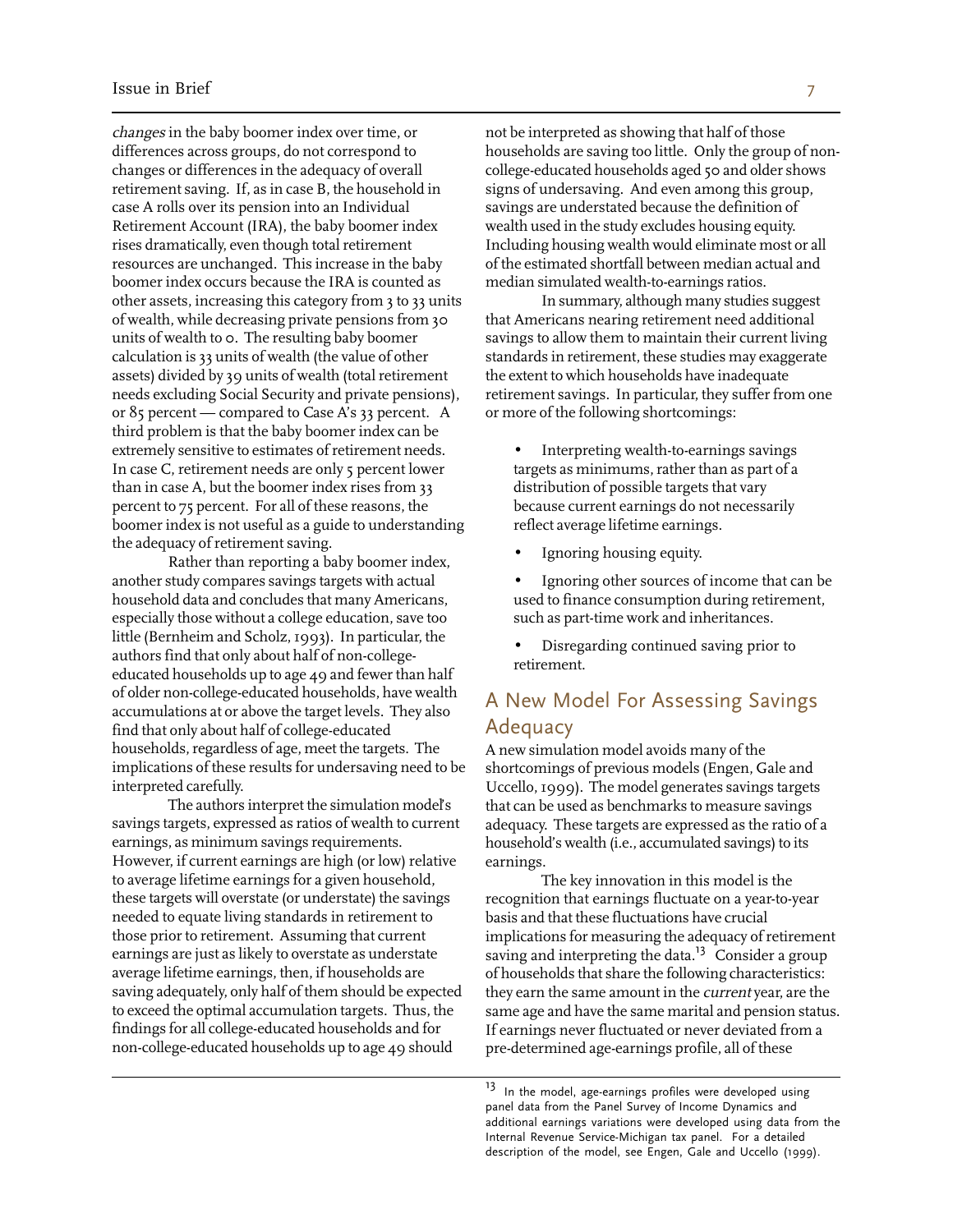households would have the same lifetime earnings and, thus, would need to reach the same wealth-to-earnings target in order to be saving adequately. However, the fact that earnings do fluctuate around age-earnings profiles means that this seemingly identical group really consists of three distinctly different types of households: those who are earning more than they normally would, those earning less than they normally would, and those earning approximately what they normally would.

Even if every household in this group had been saving adequately at the end of the previous year, the ones that were earning more than they normally would in the sample year would have unusually low wealth-to-earnings ratios. Likewise, those whose earnings were temporarily low would have unusually high wealth-to-earnings ratios. Thus, even among these households, there will be a distribution of optimal savings targets (because the households differ in their previous earnings or in their expected future earnings).

It seems reasonable to assume that, for any large group of households, about half are experiencing positive earnings shocks and half are experiencing negative shocks. If, instead, an analysis assumes that the current earnings level for a household is the same as the lifetime earnings level, a calculated wealth-toearnings target is really only the median wealth-toearnings target for all households with that set of characteristics.

Taking into account the potential for unexpected variability in household earnings fundamentally changes the interpretation of observed savings patterns. In particular, it implies that some households should be expected to have low wealth-toearnings ratios, even if they are saving adequately.<sup>14</sup> Moreover, it implies that if households are saving adequately, one should observe that 50 percent of households with a given set of characteristics exceed their median savings target, not 100 percent.

Engen, Gale and Uccello (1999) use the results generated by their simulation model to assess the savings adequacy of married couples nearing retirement in the 1992 HRS.<sup>15</sup> Because the model generates a range of wealth-to-earnings ratios for a given set of household characteristics, it is not possible to determine any household's precise target level of

wealth. Instead, the authors determine the share of households whose actual wealth-to-earnings ratios exceed the median target generated by the model, for households with similar characteristics. If household earnings never varied unexpectedly, all households would need to meet or exceed this target to demonstrate adequate saving. However, given unexpected variations in earnings, half of households could fall below the median target and still be classified as adequate savers.

When defining household wealth to include one-half of housing equity, 52 percent of HRS households have wealth-to-earnings ratios that exceed the median savings target.<sup>16</sup> As noted above, this result should not be interpreted as indicating that the other 48 percent of households are failing to save enough, because the median is only one point in a distribution of savings targets that reflect the unexpected variation in a household's current earnings. In short, this result, by itself, offers no evidence of inadequate savings.

Comparing actual savings data with the whole distribution of simulated targets provides additional information regarding whether households are saving adequately. Presumably, if all households were saving optimally, then not only would at least half of them have wealth-to-earnings ratios that exceed the median target, but their wealth-to-earnings ratios should equal or exceed the targets at each point in the distribution. Table 3 compares the distribution of actual wealth-toearnings ratios to those generated by the model. It shows that actual wealth-to-earnings ratios exceed the targets at the high ends of the distribution of potential

Table 3: Distribution of Target and Actual Wealth-to-Earnings Ratios for Households in the 1992 Health and Retirement Study

| Wealth Measure | Percentile |                  |             |      |                  |  |
|----------------|------------|------------------|-------------|------|------------------|--|
|                | 5th        | 25 <sub>th</sub> | Median 75th |      | 95 <sub>th</sub> |  |
| Target         | 0.96       | 2.28             | 3.49        | 5.03 | 7.78             |  |
| Actual         | 0.17       | 1.65             | 3.59        | 7 29 | 19.50            |  |

Source: Engen, Gale and Uccello (1999).

<sup>&</sup>lt;sup>14</sup> The simulation model also reveals that optimal consumption<br>
<sup>15</sup> More specifically, Engen, Gale and Uccello (1999) limit their<br>
rises with age during the working years, holding interest rates and<br>
family size constan

reach and pass through retirement. As a result, optimal wealth is specifically, wealth is the sum of half the equity in the primary<br>decumulation involves the eventual exhaustion of non-annuitized<br>assets well before the lon include balances in defined contribution pension plans (e.g., 401(k) plans), IRAs and Keoghs, as well as non-tax-advantaged financial assets, less consumer debt.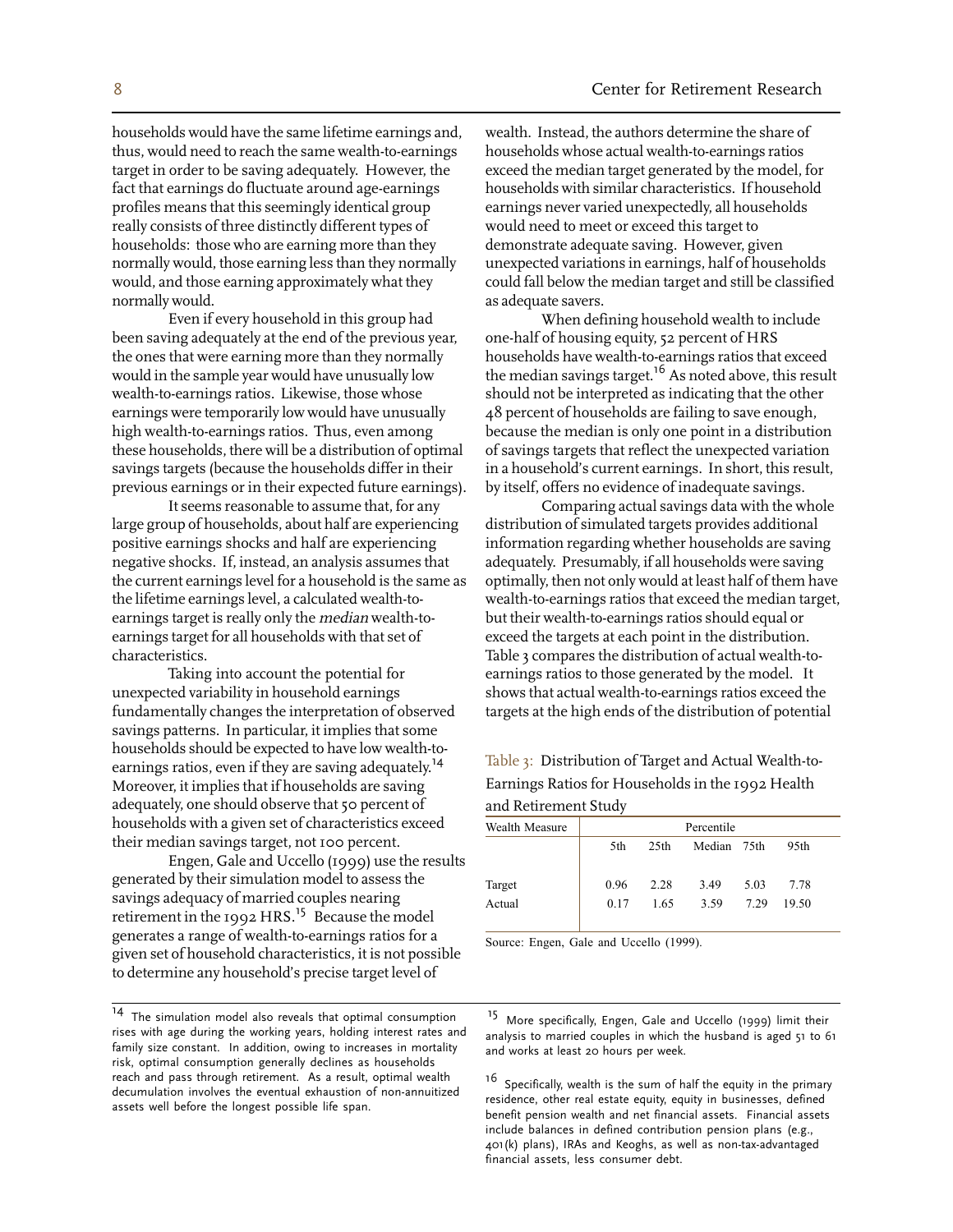outcomes as well as at the median. This result would be consistent with adequate saving for those with high wealth-to-earnings ratios.

However, the actual wealth-to-earnings ratio a t the 25th percentile is 1.7, lower than the simulated target at the 25th percentile, 2.3. In other words, although we would expect 25 percent of households to have wealth-to-earnings ratios below 2.3, more than 25 percent of households are below this figure. This suggests some undersaving among the bottom 25 percent of the distribution.<sup>17</sup> In addition, the actual wealth-to-earnings ratio at the 5th percentile (0.2) is much lower than the simulated target ratio (1.0), suggesting systematic undersaving in this portion of the sample. It is not necessarily the case that all households with low wealth-to-earnings ratios have low incomes. Some could have high earnings, yet very low wealth.

Table 4 presents the share of households who exceed the median wealth-to-earnings ratio under different scenarios. Recall that in the baseline scenario, when wealth includes half of housing equity, 52 percent of households exceed the median simulated wealth-to-earnings ratio. The first panel of Table 4 explores the impact of changing the definition of the amount of wealth. Most notably, the results are sensitive to whether wealth is defined to include housing equity. The share of households exceeding the median simulated wealth-to-earnings ratio ranges fro m 43 percent, when wealth is defined narrowly to exclude housing equity altogether, to 61 percent, when wealth i s defined broadly to include all of housing equity. Excluding all business wealth from the estimates, however, does not change the results much. Neither does reducing all wealth in stocks by 40 percent, presumably because stock holdings are concentrated among the wealthiest families.

Reducing Social Security benefits by 30 percent, which would restore long-term balance to the Social Security system,<sup>18</sup> would reduce the share of households whose intermediate wealth exceeds the median target by 5 percentage points, a relatively small effect given the prominence of Social Security in the retirement income of many elderly households. However, the effects would be larger for households

Table 4: Sensitivity Analysis: Percent of Households with Wealth-to-Earnings Ratios at or Above the Simulated Median Wealth-to-Earnings Ratio

| Scenarios                              | Percentage of |  |  |
|----------------------------------------|---------------|--|--|
|                                        | Households    |  |  |
| Base Case                              | 51.9          |  |  |
| Changes to wealth measures             |               |  |  |
| Exclude all housing equity             | 43.4          |  |  |
| Include all housing equity             | 60.5          |  |  |
| Exclude business wealth                | 48.3          |  |  |
| 40 percent decline in                  |               |  |  |
| stock market                           | 49.6          |  |  |
| 30 percent cut in                      |               |  |  |
| Social Security benefits               | 46.9          |  |  |
| Retire at age 65                       | 57.0          |  |  |
| Changes to consumption needs           |               |  |  |
| 20 percent increase in simulated needs | 45.1          |  |  |
| IO percent increase in survival rate   | 42.3          |  |  |
| Source: Engen, Cale and Hecello (1000) |               |  |  |

Source: Engen, Gale and Uccello (1999).

with lower earnings. The baseline analysis assumes that workers retire at age 62. Delaying retirement to age 65 would raise the share of households who exceed the median wealth-to-earnings ratio by about 5 percentage points. Taken together, these results suggest that a decrease in Social Security benefits can be offset by retiring later.

Changing assumptions regarding retirement consumption needs would also impact whether households appear to be saving adequately, as shown in the second panel of Table 4. Increasing simulated retirement needs by 20 percent, to account for increased health expenditures or other consumption needs, would reduce the share of households who exceed the median simulated wealth-to-earnings ratio by about 7 percentage points. Increasing survival rates by 10 percent would reduce this proportion by about 10 percentage points.<sup>19</sup>

saving inadequately, only that there is evidence of undersaving For instance, using the intermediate wealth measure, 59.7 per<br>among the 25 percent of households with the lowest wealth-to- of SCF households exceeded the sim among the 25 percent of households with the lowest wealth-to-<br>earnings ratio in 1992, compared with 51.9 percent of HRS

Uccello (1999) also use their simulation model to examine savings adequacy in the Survey of Consumer Finances (SCF). The SCF analysis covers a wider range of households (aged 25- 62) and a longer period of time (1983 to 1995). The aggregate

<sup>&</sup>lt;sup>17</sup> This result does not indicate that 25 percent of households are SCF results are somewhat more favorable than the HRS results.<br>saving inadequately, only that there is evidence of undersaving For instance, using the in earnings ratios.<br>households. However, the difference is largely due to a higher<br>proportion of younger SCF households than older SCF<br>proportion of younger SCF households than older SCF 18 See U.S. Board of Trustees of the Federal OASDI Trust Funds<br>households exceeding the simulated median ratios. For 50-62<br>year olds, the SCF data generate about the same results as do the HRS data. See Engen, Gale and Uccello (1999) for more detail on 19 In addition to their analysis using the HRS, Engen, Gale and the analysis of the SCF data.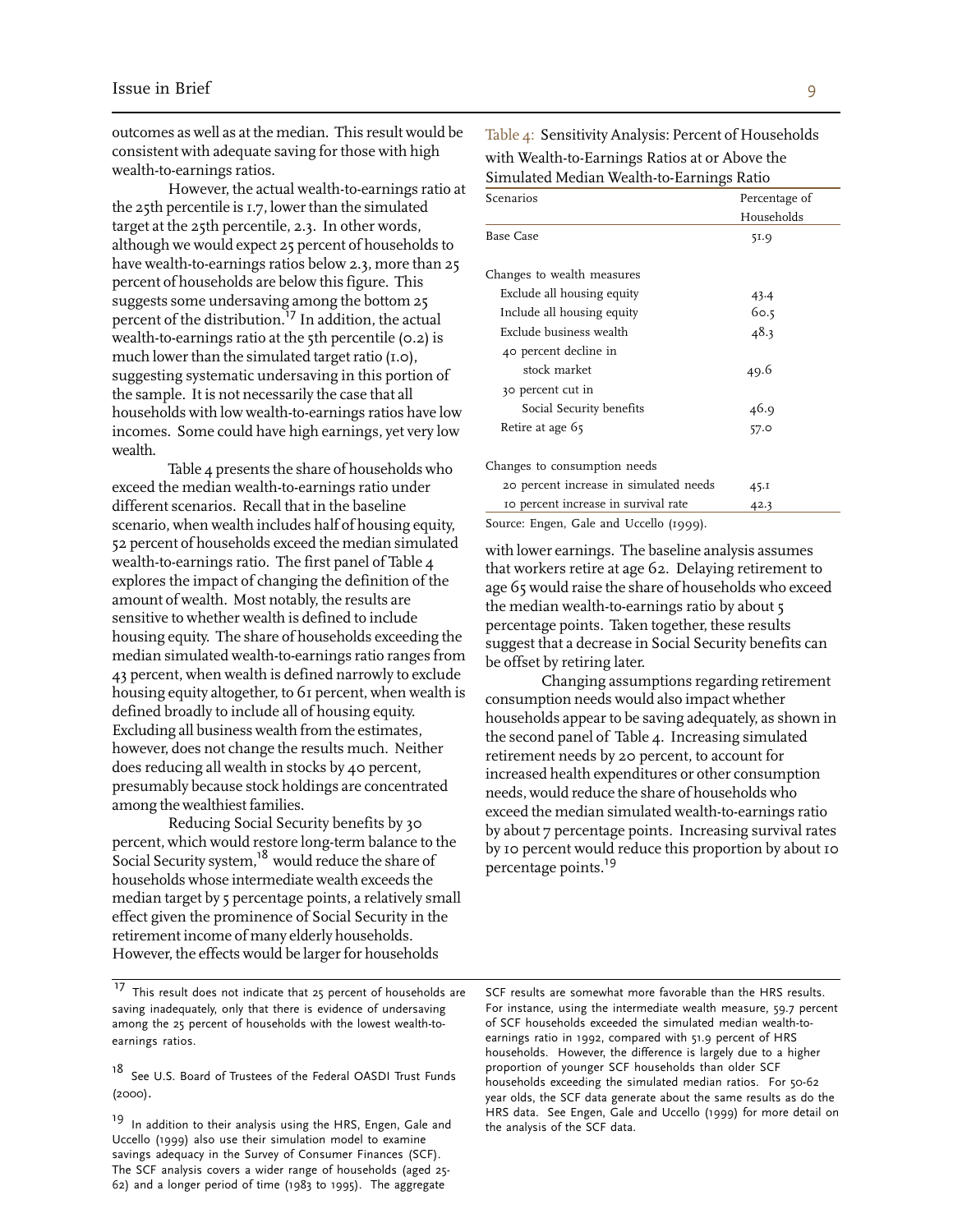## Conclusion

Well-being in retirement depends, in part, on accumulating sufficient household savings. Although many studies suggest that Americans nearing retirement need additional savings to allow them to maintain their current living standards in retirement, these studies may exaggerate the extent of the savings shortfall. In particular, these studies exhibit one or more of the following limitations: ignoring housing equity, ignoring other sources of income that can be used to finance consumption during retirement, and disregarding continued saving prior to retirement. In addition, when wealth-to-earnings targets are used to assess savings adequacy, they are often interpreted as minimum requirements, thereby ignoring that current earnings may not accurately reflect average lifetime earnings. This possibility requires the adoption of an alternative measure of savings adequacy in which wealth-toearnings ratios are interpreted as part of a distribution of savings targets. When all of these considerations are taken into account, preliminary evidence suggests that savings may be adequate for a majority of households. Even so, there is some evidence of undersaving for households with low wealth-to-earnings ratios.

The question of whether Americans are saving enough will become even more important over time. Social Security's long-term financial imbalance may lead to a decrease in future Social Security benefits. And the shift in private pensions from defined benefit plans, which provide annual income during retirement, to defined contribution plans, which leave more discretion to the worker, may result in a reduction in pension income. As a result, future retirees may need to rely more heavily on household savings to fund their retirement years. Therefore, it will be important to continue monitoring household savings behavior to assess whether it is adequate to meet future retirement needs.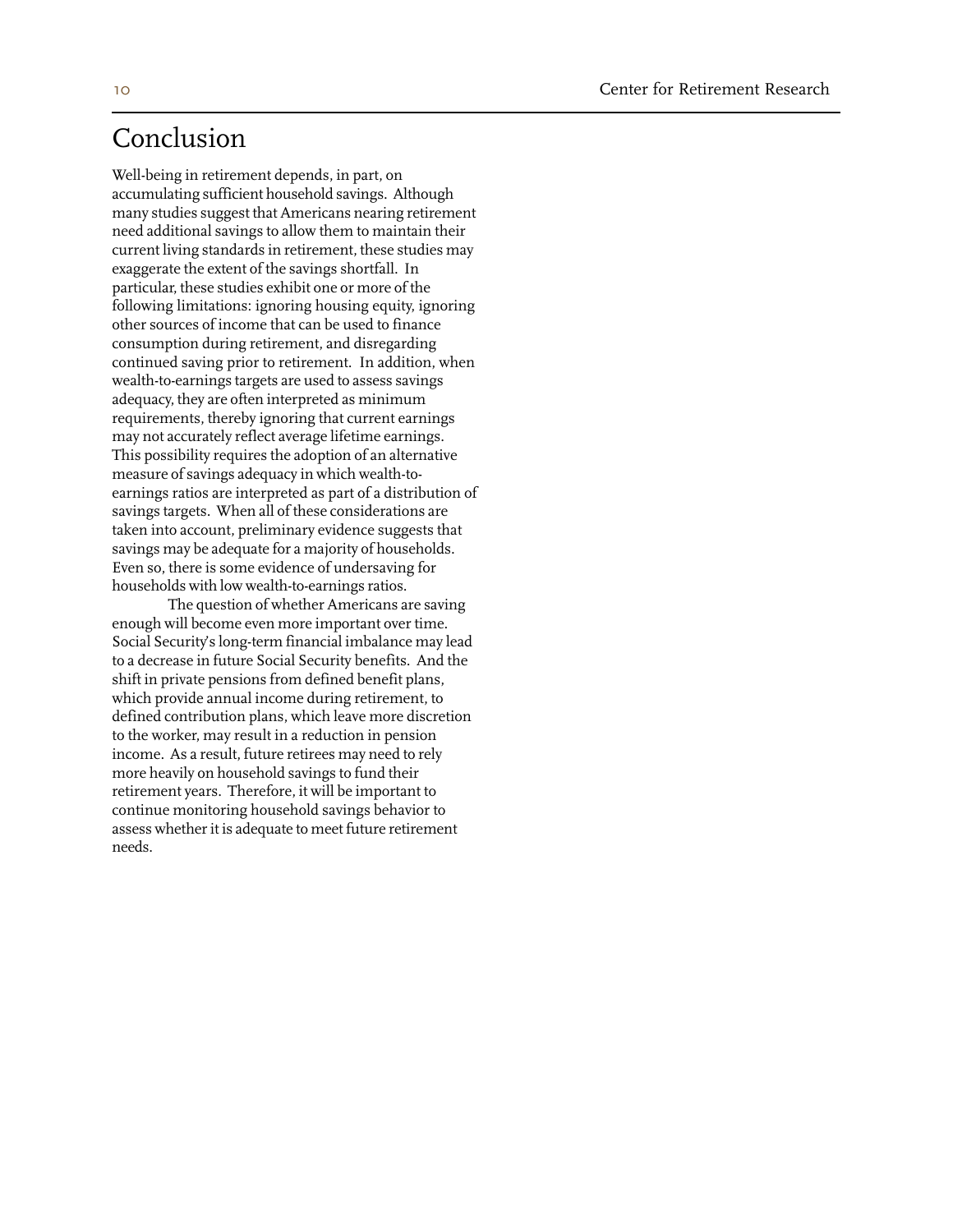## References

 Survey Shows." Press Release. Washington, DC: Retirement and Saving." New York, NY: Putnam American Academy of Actuaries. The action of the Investments.

Segmentation Analysis" (February). Mitchell, P. Brett Hammond and Anna M.

Generation Preparing Adequately for Retirement? Research Council: 139-163. Technical Report." Unpublished. New York, NY: Merrill Lynch and Company. Moore, James F. and Olivia S. Mitchell. 1997. "Pro-

New York, NY: Merrill Lynch and Company. Economic Research.

Bernheim, B. Douglas and John Karl Scholz. 1993. Munnell, Alicia. 2001 forthcoming. "Impact of "Private Saving and Public Policy." In James Annuitization on Wealth Transfers at Death."

Burtless, Gary and Quinn, Joseph. 2001. "Retirement Trends and Policies to Encourage Work among Pew Research Center for the People and the Press. Burkhauser, Janice M. Gregory and H. Allan Hunt, Little Better Off, But Much Less Anxious." Online eds., Ensuring Health and Income Security for an report (May 23). (http://www.people-press.org/ Aging Workforce. Washington, DC: National mayrpt.htm). Academy of Social Insurance.

Savings Education Council, and Matthew Greenwald Funds. 2000. 2000 Annual Report of the Board of & Associates. 2001. "The 2001 Retirement Confi- Trustees of the Federal Old-Age and Survivors dence Survey Summary of Findings." Washington, *Insurance and Disability Insurance Trust Funds.* DC. (http://www.ebri.org/rcs/2001/01rcses.pdf) Washington, DC: Government Printing Office.

 1999. "The Adequacy of Household Saving." 2000. "Historical Poverty Tables — Table 3. Brookings Papers on Economic Activity 2: 65-187. Poverty Status of People by Age, Race, and

Grad, Susan. 1990. "Earnings Replacement Rates of 26). (http://www.census.gov/hhes/poverty/ New Retired Workers." Social Security Bulletin 53(10): histpov/hstpov3.html). 2-19.

Gustman, Alan L. and Thomas L. Steinmeier. 1998. *Income of the Population 55 and Older*, "Effects of Pensions on Saving: Analysis with Data 1998. Washington, DC: Social Security from the Health and Retirement Study." NBER Administration. Working Paper No. 6681. Cambridge, MA: National Bureau of Economic Research.

American Academy of Actuaries. 1998. "Many Plan to Michaels Opinion Research. 1995. "…Like There's No Retire Before Social Security Age, Actuaries Tomorrow: Examining Americans' Attitudes About

American Association of Retired Persons. 1999. "Baby Mitchell, Olivia, James Moore and John Phillips. 2000. Boomers Envision Their Retirement: An AARP "Explaining Retirement Saving Shortfalls." In Olivia Rappaport, eds., Forecasting Retirement Needs Bernheim, B. Douglas. 1992. "Is the Baby Boom and Retirement Wealth. Philadelphia, PA: Pension

 jected Retirement Wealth and Savings Adequacy in Bernheim, B. Douglas. 1995. "The Merrill Lynch Baby the Health and Retirement Survey." NBER Working Boom Retirement Index: Update 1995." Unpublished. Paper No. 6240. Cambridge, MA: National Bureau of

Poterba, ed. Tax Policy and the Economy: Volume Prepared for conference on The Role and Impact of 7. Cambridge, MA: MIT Press. Gifts and Estates, October 21-23, 2001, Woodstock, VT.

Older Americans" In Peter P. Budetti, Richard V. 1997. "What Budget Agreement? Americans Only a

U.S. Board of Trustees of the Federal Old-Age and Employee Benefit Research Institute, American Survivors Insurance and Disability Insurance Trust

Engen, Eric M., William G. Gale and Cori E. Uccello. U. S. Census Bureau, Current Population Survey. Hispanic Origin: 1959 to 1999" (September

U.S. Social Security Administration. 2000.